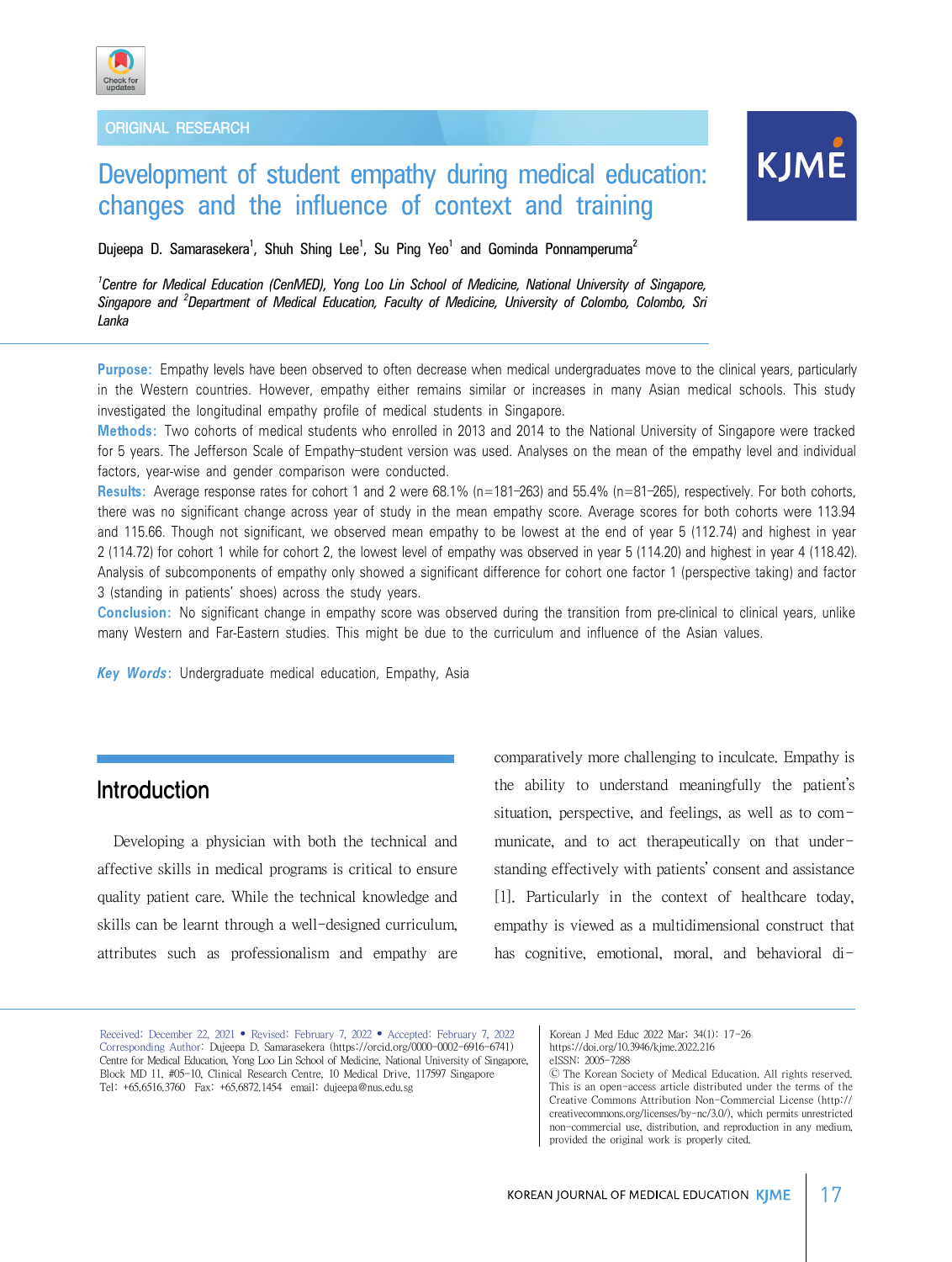mensions [2]. It is an important component of the physician-patient relationship and has an impact on clinical outcomes, patient satisfaction, and compliance [3]. Therefore, great importance is placed on developing empathetic physicians.

Besides the impact on patients, empathy also affects the physicians and students. For instance, empathy is linked to their well-being whereby physicians with lower empathy levels are more prone to exhibit symptoms of exhaustion and stress and more likely to be involved in medical malpractice [4]. Likewise, medical students who are more empathetic and show lower burnout tend to have more enjoyment in their life [5].

The change in empathy as students' progress through their years of study has been well-documented. However, the results are often contradictory. Studies conducted in United States showed a significant reduction in empathy during medical education during both undergraduate and residency training [6,7]. Studies from medical schools in the Far Eastern countries including China, Japan, and Korea have seen an increase in empathy levels [8-10].

A vast number of studies have explored the possible contributing factors behind the change in empathy amongst medical students, be it a decrease or an increase. Traditionally, most research investigated the medical curriculum and educational factors. Having too much content to learn in the packed program and the resulting stress was mentioned as one of the factors for the drop [11]. Conversely, appropriate interventions by the schools such as a medical curriculum that also covers topics such as literature, arts, and sciences with philosophical and ethical classes from the start have been shown to increase empathy [8].

The educational environment also plays a part in that the decline might be due to burnout or depersonalization [12]. In the clinical teaching environment, students are

exposed to patients for the bulk of the time and this repeated exposure might have desensitized them and subsequently reduced their empathy. There are also studies focusing on the psychological aspects. For example, Chae et al. [4] in 2007 investigated how calling might have an impact on the relationship between medical school students' empathy and academic burnout. In general, individuals with a sense of calling are more likely to attach meaning to their work and have higher satisfaction with what they do for a living and are less stressed [13]. The study found that a higher calling and less academic burnout are more likely to result in medical students with greater empathy [4]. Another study involving medical students found that those with a poorer quality of life and more burnout might have lower empathy [14].

In the recent years, researchers have investigated other dimensions of contributing factors. Personal-socio determinants were previously explored where time spent with family, arts, and community service correlated with higher empathy scores, whilst time spent with significant others and individual leisure correlated with lower scores [15]. The authors explained that the interactions with the bigger family allowed more inclusivity and are more nurturing while interactions with one's significant others or own leisure are more individualistic and exclusive.

Indeed, there are also arguments for Western cultures being known to be more individualistic and Eastern cultures more collectivist [16], with the latter promoting empathy. Ponnamperuma et al. [17] in 2019 conducted a review of cross-sectional and longitudinal studies and found that empathy changes may not be indiscriminate. In fact, there seemed to be a pattern of change influenced by the geo-sociocultural factors. Empathy generally showed small but significant decreases in Western studies and remained relatively constant in the middle regions. Eventually, predominantly small but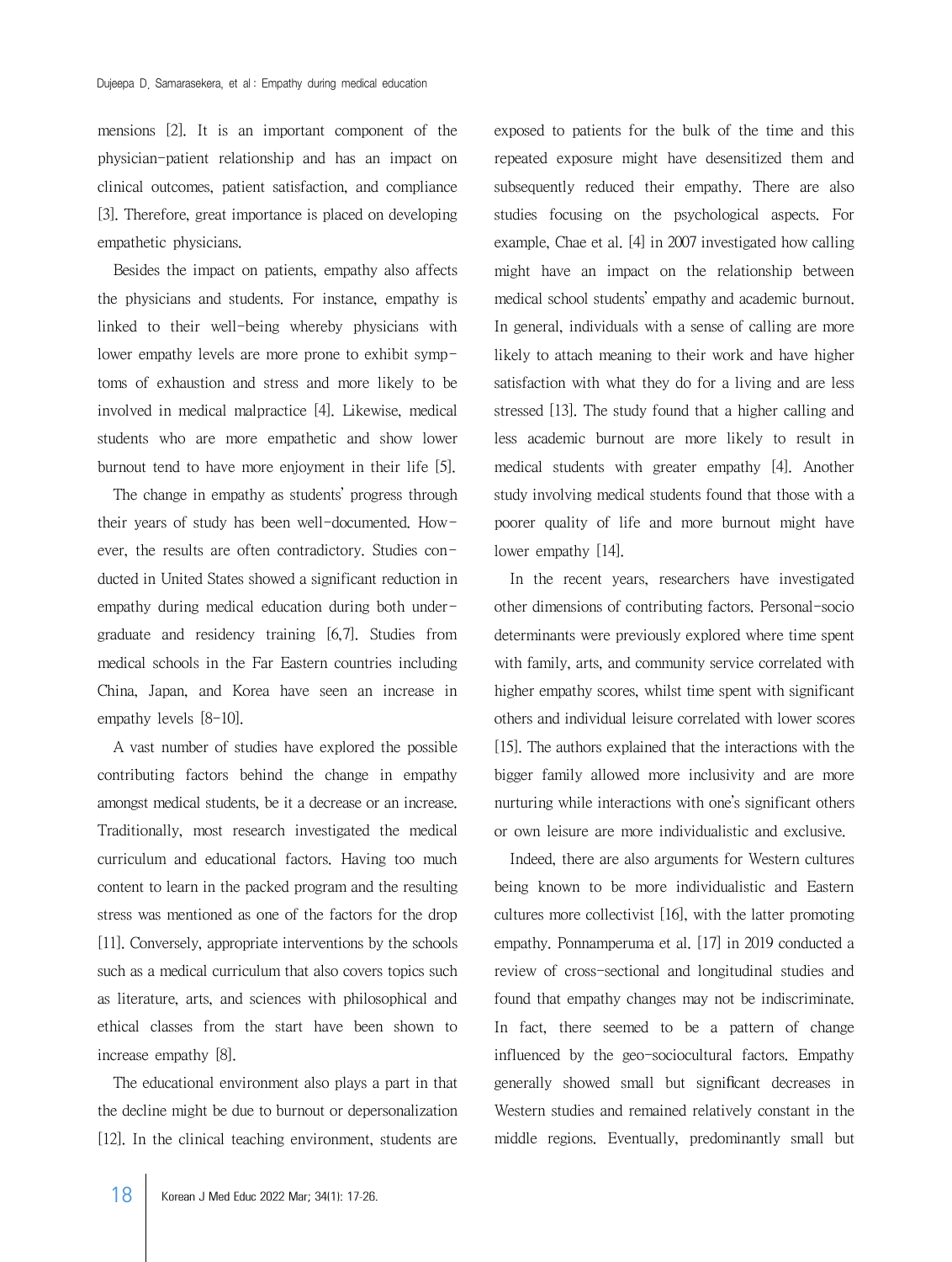However, medical schools in the South Asian region including the one conducted previously in Singapore, seemed to report no significant change [15]. As this was a cross sectional study where the findings might be affected by baseline differences and variability among the different training contexts that various student cohorts are exposed to, this paper aims to explore how empathy changes longitudinally in the same medical school, and to suggest possible reasons including sociocultural factors that might play a part. Singapore, located in the "middle region" infused with both the Western and Eastern cultures, provides an ideal situation to possibly explain how socio-cultural factors could contribute to empathy and thus further add to our understanding on the contributing factors of empathy.

### Methods

This study employed a longitudinal research design using a quantitative approach and the section below describes the data collection process, sampling of participants, and data analysis. Longitudinal research can be defined as "research emphasizing the study of change and containing at minimum three repeated observations on at least one of the substantive constructs of interest" [18]. Ethical approval was obtained from the Institutional Review Board of National University of Singapore (reference no., 13-143).

The Jefferson Scale of Physician Empathy-Student (JSPE-S) was selected as it has satisfactory psychometric properties [19] and has been validated in a number of different countries, most relevantly in China, Korea, and Japan [8,9]. It has shown good correlation with other measures of empathy [20] and has been also used previously in the cross-sectional study conducted in the school. The JSPE-S is a self- administered, 20-item pen and paper test answered on a 7-point Likert scale. There are both positively and negatively scored questions that are grouped into three factors (factor 1: perspective taking–10 questions; factor 2: compassionate care–8 questions; factor 3: standing in patients' shoes–2 questions). Before the start of the survey, there are also demographic questions (e.g., name, gender, and age). It offers a quantitative basis of comparison of empathy levels.

Two cohorts of medical students (years 2013 and 2014) who enrolled in Yong Loo Lin School of Medicine, National University of Singapore were invited to participate in the study. The study was conducted starting from year 1 until 2018 and 2019 respectively for the two cohorts whereby they finished their 5-year course. Voluntary sampling was used and hardcopy questionnaire was given to students at the start and end of each academic year, where possible. Data were collected during phase briefings, combined teaching sessions, or exam briefings/debriefs. The investigators briefed the students to remind them the importance of their inputs before each session.

Six data points from each cohort were selected—start of study (year 1), year 2, year 3, year 4, year 5, and end of study (year 5 end). From years 2–5, data from either the end of the study year or start of the next study year were selected depending on student availability and response rate. Item-total score correlations were calculated from the individual item responses on the JSPE-S and analyzed by year of study with one-way analysis of variance with Bonferroni correction. Gender differences of empathy scores were analyzed with two-tailed t-tests.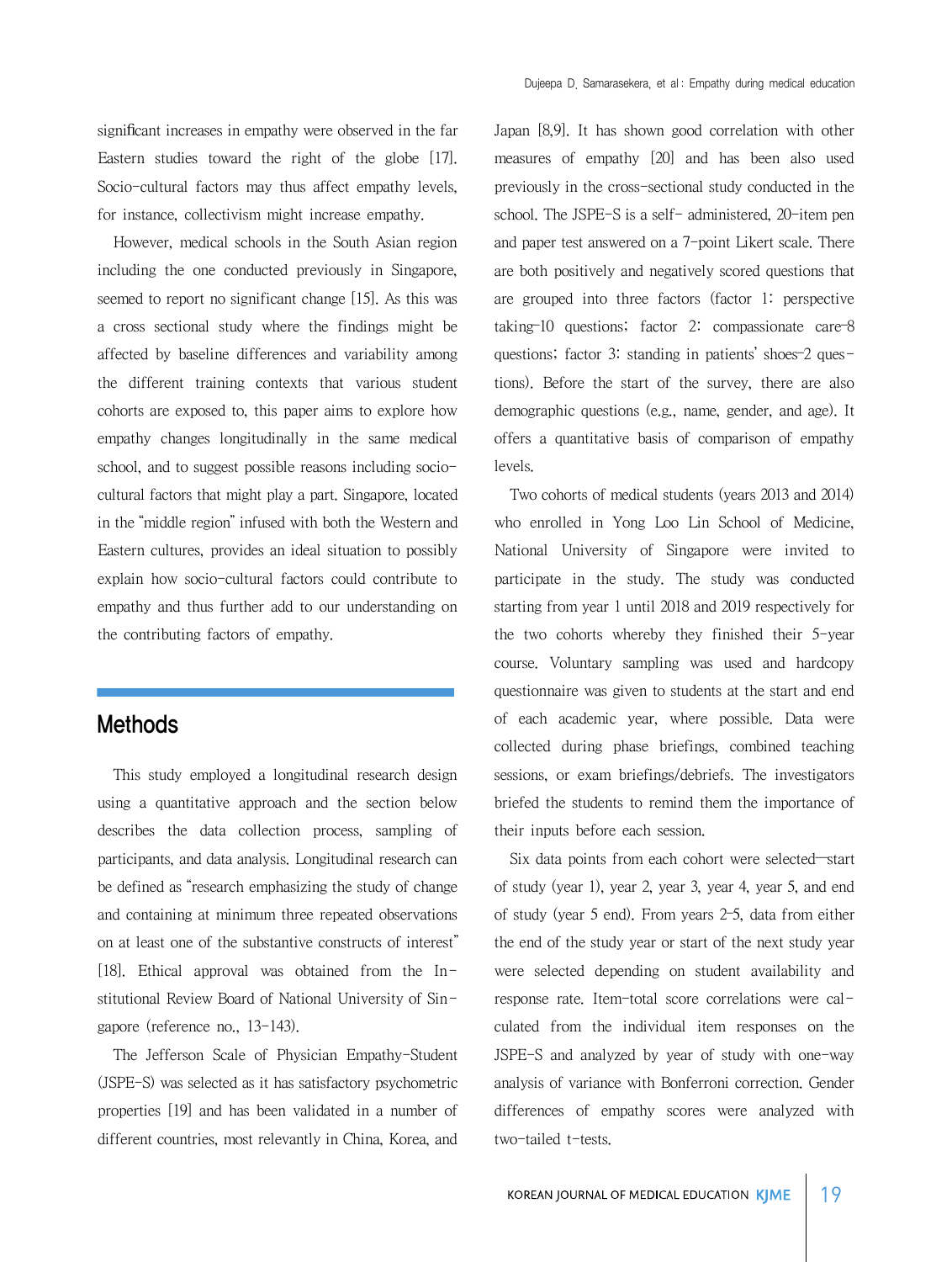Finally, after verifying the assumptions of sphericity using Mauchly's Sphericity test, a repeated measures analysis of variance was performed for the longitudinal study. As respondents were asked to provide their student number, the analysis was done on students who completed all the 6 selected data points to evaluate how their individual level of empathy had evolved over the course of study. Data from both cohorts were combined for analysis for better generalizability. Statistical analysis was done using SPSS ver. 13.0 (SPSS Inc., Chicago, USA).

## **Results**

#### 1. Response

Table 1 shows the descriptive statistics broken down by year of study and gender. A total of 1,344 and 998 responses were received for all 6 data points and the response rate was 74.7% and 55.4% for cohort 1 and 2, respectively. There were more females (58.6%) than males (41.0%) for cohort 1 but genders for cohort 2 were more balanced (47.2% and 51.0%).

|  | Table 1. Demographics and Total Mean Empathy Scores for Cohort 1 and 2 |  |  |  |  |  |  |  |  |  |
|--|------------------------------------------------------------------------|--|--|--|--|--|--|--|--|--|
|--|------------------------------------------------------------------------|--|--|--|--|--|--|--|--|--|

|                |                    |                      | Cohort 1 |                    | Cohort 2        |                      |        |                    |
|----------------|--------------------|----------------------|----------|--------------------|-----------------|----------------------|--------|--------------------|
| Year           | No.                | Gender <sup>a)</sup> |          | Mean $\pm$ SD      | No.             | Gender <sup>a)</sup> |        |                    |
|                |                    | Male                 | Female   |                    |                 | Male                 | Female | $Mean \pm SD$      |
|                | 263                | 111                  | 151      | $114.43 \pm 8.77$  | 210             | 103                  | 103    | $115.64 \pm 12.48$ |
| $\overline{2}$ | 229                | 104                  | 125      | $114.72 \pm 10.32$ | 249             | 116                  | 133    | $115.59 \pm 10.25$ |
| 3              | 255                | 104                  | 151      | $113.77 \pm 14.02$ | 265             | 126                  | 138    | $115.71 \pm 12.68$ |
| 4              | 223                | 92                   | 131      | $114.48 \pm 11.49$ | 81              | 38                   | 40     | $118.42 \pm 11.16$ |
| 5              | 181                | 68                   | 113      | $113.28 \pm 13.23$ | 102             | 50                   | 46     | $114.20 \pm 10.62$ |
| 5 End          | 193                | 72                   | 116      | $112.74 \pm 12.91$ | 91              | 38                   | 49     | $114.93 \pm 10.64$ |
| Total          | 1,344              | 551                  | 787      | $113.97 \pm 11.82$ | 998             | 471                  | 509    | $115.66 \pm 11.57$ |
| $($ % $)$      | (74.7<br>response) | (41.0)               | (58.6)   |                    | (55.4 response) | (47.2)               | (51.0) |                    |
| p-value        |                    |                      |          | 0.48               |                 |                      |        | 0.25               |

SD: Standard deviation.

a)Not all the respondents included their gender.



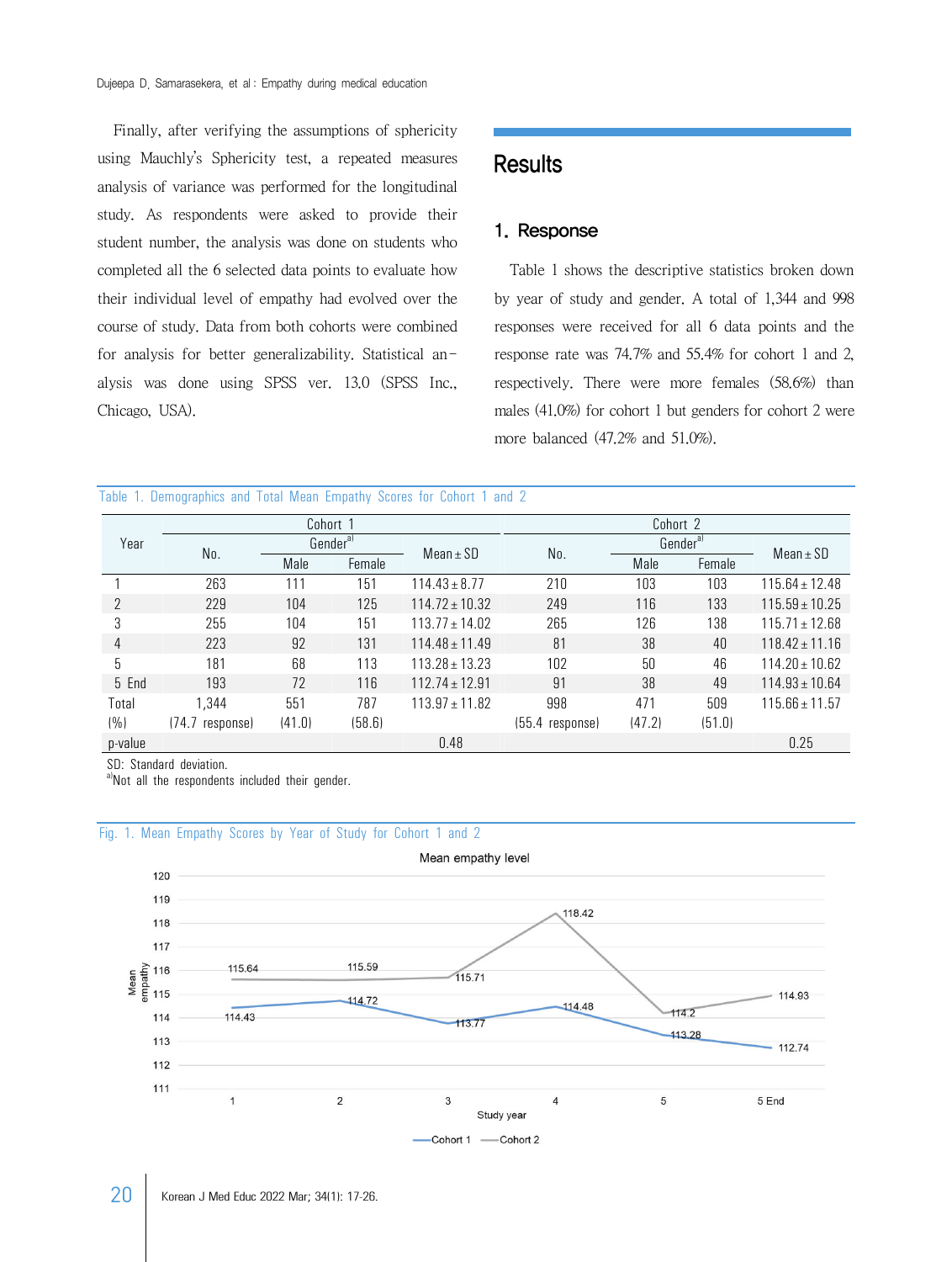#### 2. Mean overall empathy levels

The mean overall empathy level across all the data points was 113.97 (standard deviation [SD]=11.82) and 115.66 (SD=11.57) for cohort 1 (year 2013) and 2 (year 2014), respectively. Cohort 2 had a higher baseline level.

Across the years of study, there were slight differences in the mean empathy level within each cohort. For cohort 1, mean empathy was observed to be lowest at year 5 end (112.74) and highest in year 2 (114.72) (Fig. 1) while for cohort 2, the lowest level of empathy was observed at year 5 (114.20) and highest in year 4 (118.42). Fig. 1 shows how the mean empathy level changes within both cohorts. However, an F-ratio of 0.904 and 1.326, and a p-value of 0.48 and 0.25 for cohort 1 and 2, respectively showed that there was no statistically significant difference in mean empathy levels across the years of study.

In terms of gender, a significant difference in empathy scores was noted between male and female participants  $(p<0.001)$  for cohort 1 year 2, but not in cohort 2.

#### 3. Mean for factors

Analysis of the scores for the three factors in the JSPE are shown in Table 2. The overall mean for cohort 1 is 59.99, 45.16, and 8.82 for factor 1, 2, and 3,

|  |  |  | Table 2. Mean Empathy Scores for Factors 1-3 |  |  |  |  |
|--|--|--|----------------------------------------------|--|--|--|--|
|--|--|--|----------------------------------------------|--|--|--|--|

respectively.

Cohort 1 showed a significant difference for factor 1 and factor 3 when comparing the mean factor levels among the study years within the cohort. The mean score for factor 1 (perspective taking) declined from 61.21 at year 1 to 58.94 at year 5 end. For cohort 1 factor 1, post-hoc analysis revealed that the significant difference was observed when comparing the level between year 1 with that of year 5 and also year 5 end. Factor 3 (standing in patients' shoes) increased gradually from 8.50 in year 1 to 9.12 in year 5 end with significant difference between year 1 with year 5.

However, for cohort 2, no significant difference was observed for the mean for all 3 factors among the study years. The overall mean for cohort 2 is 61.18, 45.71, and 8.77 for factor 1, 2, and 3, respectively.

Gender wise, significant difference was only observed for cohort 1 year 2 and years 2, 4, and 5 for factor 1 and 2, respectively.

#### 4. Individual student tracking

For the tracking of individual student's empathy, data from a total of 31 students were analyzed. There was a violation of sphericity (p=0.000) and Epsilon Greenhouse Geisser was less than 0.75. Hence, p for Greenhouse-Geisser was taken and the value (0.185) showed that

|         | Cohort 1 |          |          |          | Cohort 2 |          |          |          |  |
|---------|----------|----------|----------|----------|----------|----------|----------|----------|--|
| Year    | No.      | Mean     |          |          |          | Mean     |          |          |  |
|         |          | Factor 1 | Factor 2 | Factor 3 | No.      | Factor 1 | Factor 2 | Factor 3 |  |
|         | 263      | 61.21    | 44.75    | 8.50     | 210      | 61.92    | 45.10    | 8.62     |  |
| ヮ       | 229      | 60.52    | 45.62    | 8.59     | 249      | 61.28    | 45.64    | 8.64     |  |
| 3       | 255      | 60.15    | 45.02    | 8.60     | 265      | 61.10    | 45.82    | 8.89     |  |
| 4       | 223      | 59.73    | 45.75    | 9.00     | 81       | 61.98    | 47.31    | 9.24     |  |
| 5       | 181      | 58.76    | 45.17    | 9.36     | 102      | 59.77    | 45.30    | 8.81     |  |
| 5 End   | 193      | 58.94    | 44.67    | 9.12     | 91       | 60.34    | 45.97    | 8.65     |  |
| Total   | 1,344    | 59.99    | 45.16    | 8.82     | 998      | 61.18    | 45.71    | 8.77     |  |
| p-value |          | 0.000    |          | 0.002    |          |          |          |          |  |

Factor 1: Perspective taking–10 questions, Factor 2: Compassionate care–8 questions, Factor 3: Standing in patients' shoes–2 questions.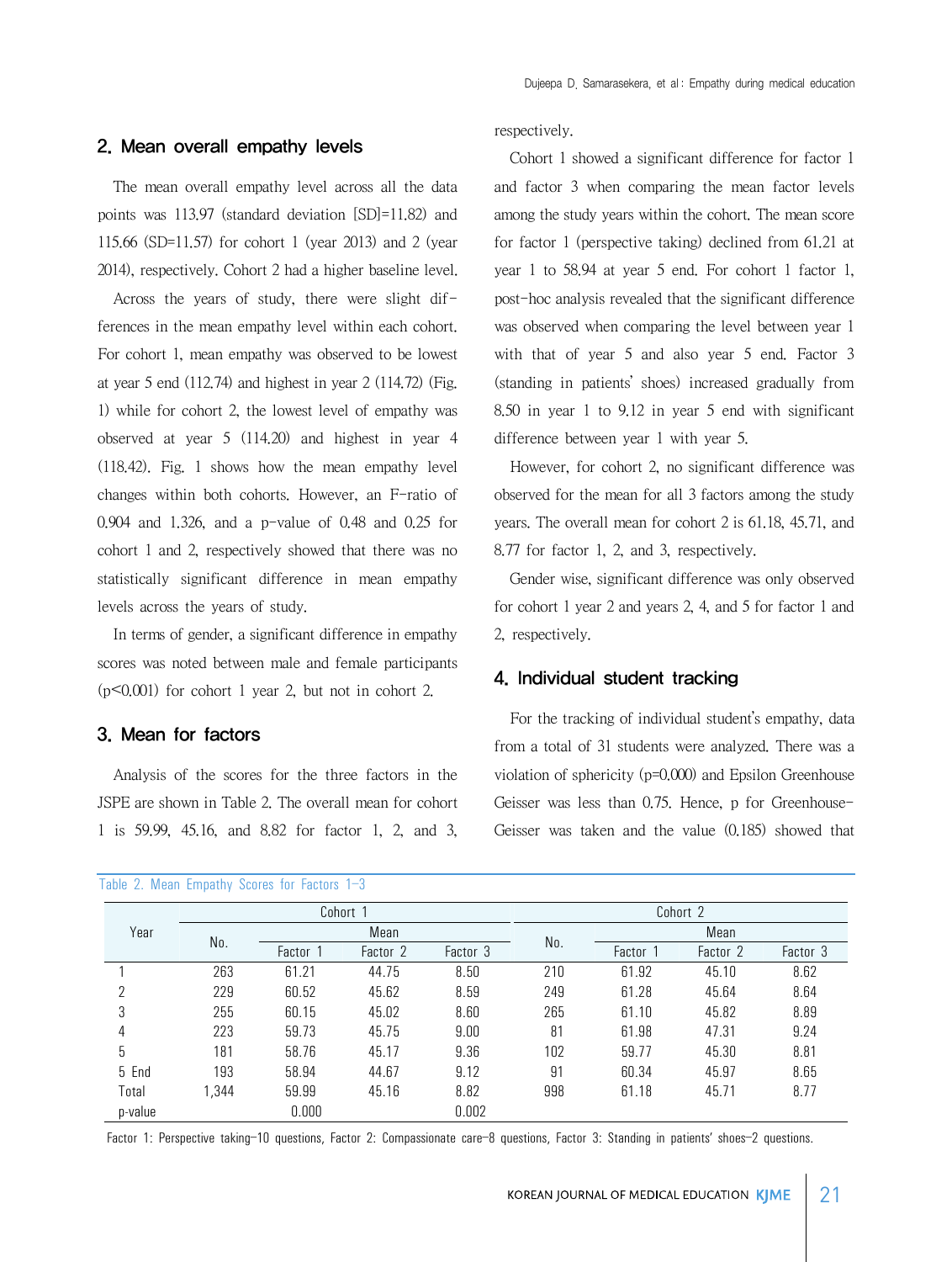there was no significant difference for the empathy levels of the students across years.

### **Discussion**

We examine the findings and possible explanations including the socio-cultural aspects from various angles such as inherent cultural values and educational interventions.

The mean overall empathy values were 113.97 and 115.66 and ranged from 112.74 to 118.42 for both cohorts. When comparing the single mean value of 114.69 in this study with other longitudinal studies, the value is generally higher than schools in Far Eastern countries like South Korea (109.10, from a university with both the Medical College and Medical School courses) [21] but slightly lower than Western countries such as United States (115.50, from three medical schools in Chicago) (approximate values derived from graphs) [22]. This might be due to various factors.

First, from a socio-historic aspect, the nation was founded by the British in 1819 and was under its governance for more than a hundred years. The medical school started in 1905 and had its medical curriculum shaped after the British system since its inception [23]. Also, despite being an Asian country predominantly made up of immigrants from China, Malaysia, India, and other Asian countries, English has been the language of instruction with mandatory training in one's mother tongue being a requirement in the local school system. This confluence of Asian and Western cultures may have impacted the empathy scores resulting in mean scores that hovers between that of most medical schools in the West and East [15].

Deep-rooted heritage and cultural values, evolving social factors in Singapore could have also influenced

the culture and empathy levels of the students. Being an open economy with good access to internet, many young individuals regularly use their digital devices and often browse the internet and the social media. This increased access to social media and information from various countries in both the Western and Eastern cultures might have an impact on the students' thinking and lifestyle [24]. Youngsters here also like to watch dramas such as Korean and American shows from sources such as Netflix. Similarly, some medical students reside on campus and interact with international exchange students. Therefore, they are exposed to the cultures and traits from both sides and might have been subconsciously influenced resulting in their empathy level lying between that of the East and West students.

Unlike many Western and Eastern studies which reported changes in empathy as students' progress in their studies, our findings did not find any significant changes in students' empathy. While there was a slight decrease in the total empathy score during the transition from pre-clinical to clinical years, this was nonsignificant and contradicts the Western literature, where the level often significantly dropped when students moved to the clinical years. Western cultures are known to be more individualistic and Eastern cultures more collectivist [25]. Individualism is more common in societies where the ties between individuals are not as close, where people often tend to look after themselves and their immediate families. Conversely, collectivism pertains to places where people are integrated into cohesive in-groups, which throughout people's lifetimes continue to protect them in exchange for unquestioning loyalty [16]. As collectivism promotes emotional behavior towards others, this may be a reason why the majority of Far Eastern studies showed a positive empathy change while vice-versa was true for the individualistic cultures seen in the West. As such, it is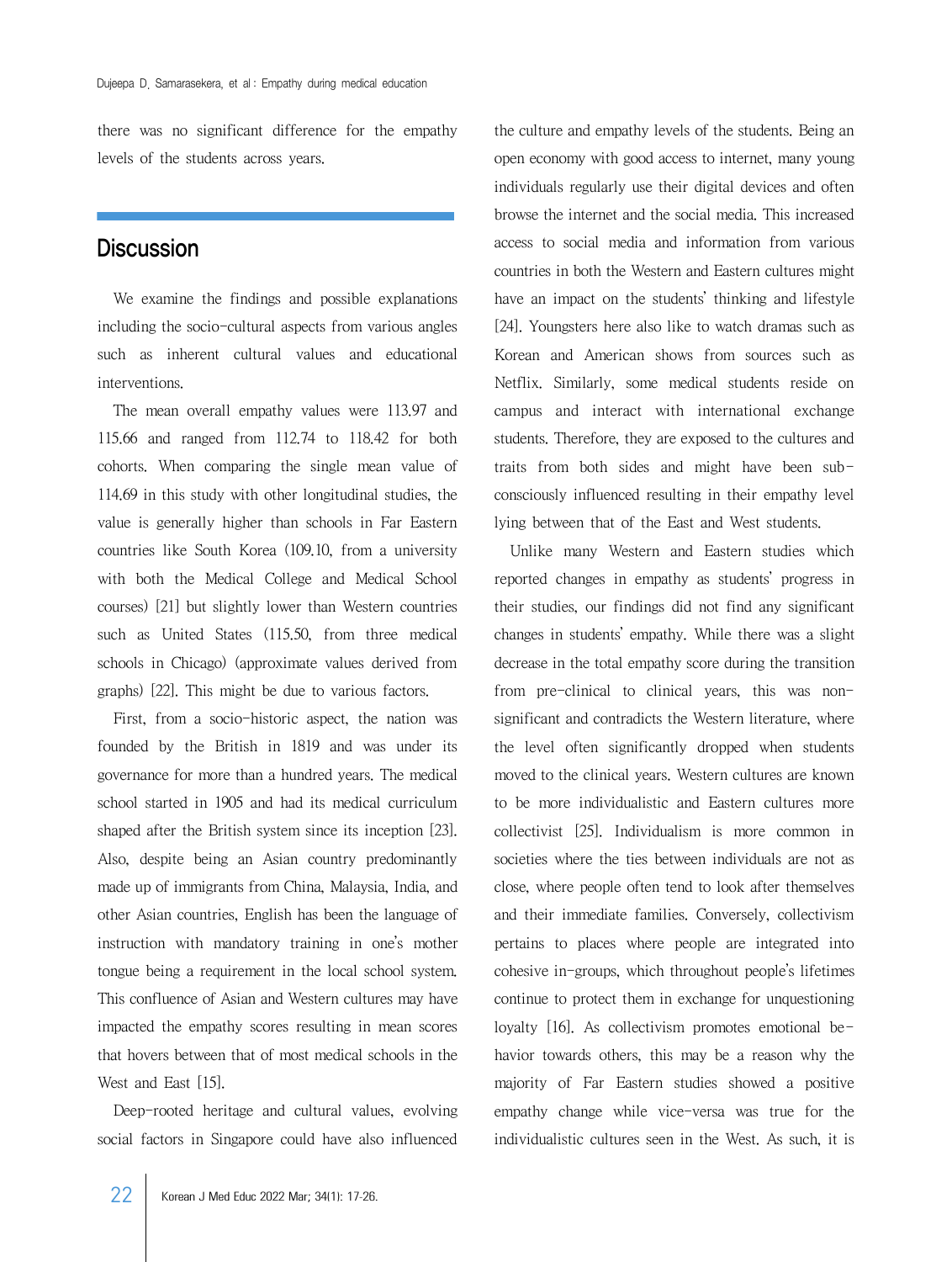not surprising that Singapore, with a mixture of Western individualism and Eastern collectivism, reported no key change.

Apart from the socio-cultural factors shared above, educational interventions by the school especially during the clinical years might have helped to increase or sustain the empathy levels. The initial findings from the previous cross-sectional study have helped the school in enhancing some of the existing programs. Interventions were introduced early and throughout the course of study. Key initiatives are discussed below.

For students, one of the changes is "the longitudinal patient experience program" where year 1 students from medical, nursing, and pharmacy programs work with families of patients with chronic illness. Students are encouraged to better understand the viewpoints of the patients and their family and more emphasis is given on the importance of sustaining empathy. By expanding their viewpoints to other groups, this might have contributed to the increase in factor 3 (standing in patients' shoes).

"The patient-based program" is also introduced to year 1 students, with one of the learning outcomes being to establish rapport and determine concerns and feelings of patients using the Master Interview Rating Scale as the key communications teaching tool, which has an empathy component. Next, the value of being empathetic is repeated during the communication skills training program for year 2 students. By exposing students to patient contact early in the curriculum to experience their viewpoint, this could help in the development of empathy by allowing them to reflect on their behavior, actions and experiences with patients [26,27].

We observed that there was an increase in empathy during year 4 for both cohorts; however, this was not significant. A review of the curriculum revealed that this could be due to the postings in year 4 where the students

do clerkships in specialties such as psychological medicine, geriatrics, rehabilitation, special care where they interact with patients in need of support. Additionally, the postings are more community-based rather than institutional, exposing students to the broader spectrum of people. These postings come at the time where empathy is expected to drop. Being Asians who are generally more hierarchical and respectful where one is often expected to show filial piety or respect for one's parents and elders [28], some of these postings could have invoked the empathy nature in them when they deal with the elderly for instance.

The student assessments during these phases also include their professionalism, communication, and teamskills and direct feedback to them is given through workplace-based assessment tools. Such feedback both formative and summative is known to drive student learning and change their behaviors [29]. The repeated assessment of the students' empathic abilities in their curriculum could have instilled in them the importance of this trait, more so in Singapore where competition in schools is extremely high.

There are several limitations and challenges to the study. First, a key challenge was finding an appropriate time for data collection and obtaining high response rates. The medical program timetable is extremely packed and clinical students are usually divided into groups at various clinical training sites or elective. Although we worked closely with the curriculum team to identify appropriate sessions to administer the questionnaire, we could not administer it at the same month of the year.

Next, there might be certain biases of respondents since this was a voluntary study and those who responded could have been more empathetic or interested about empathy. Also, there might be questionnaire fatigue as students had to fill the form many times, albeit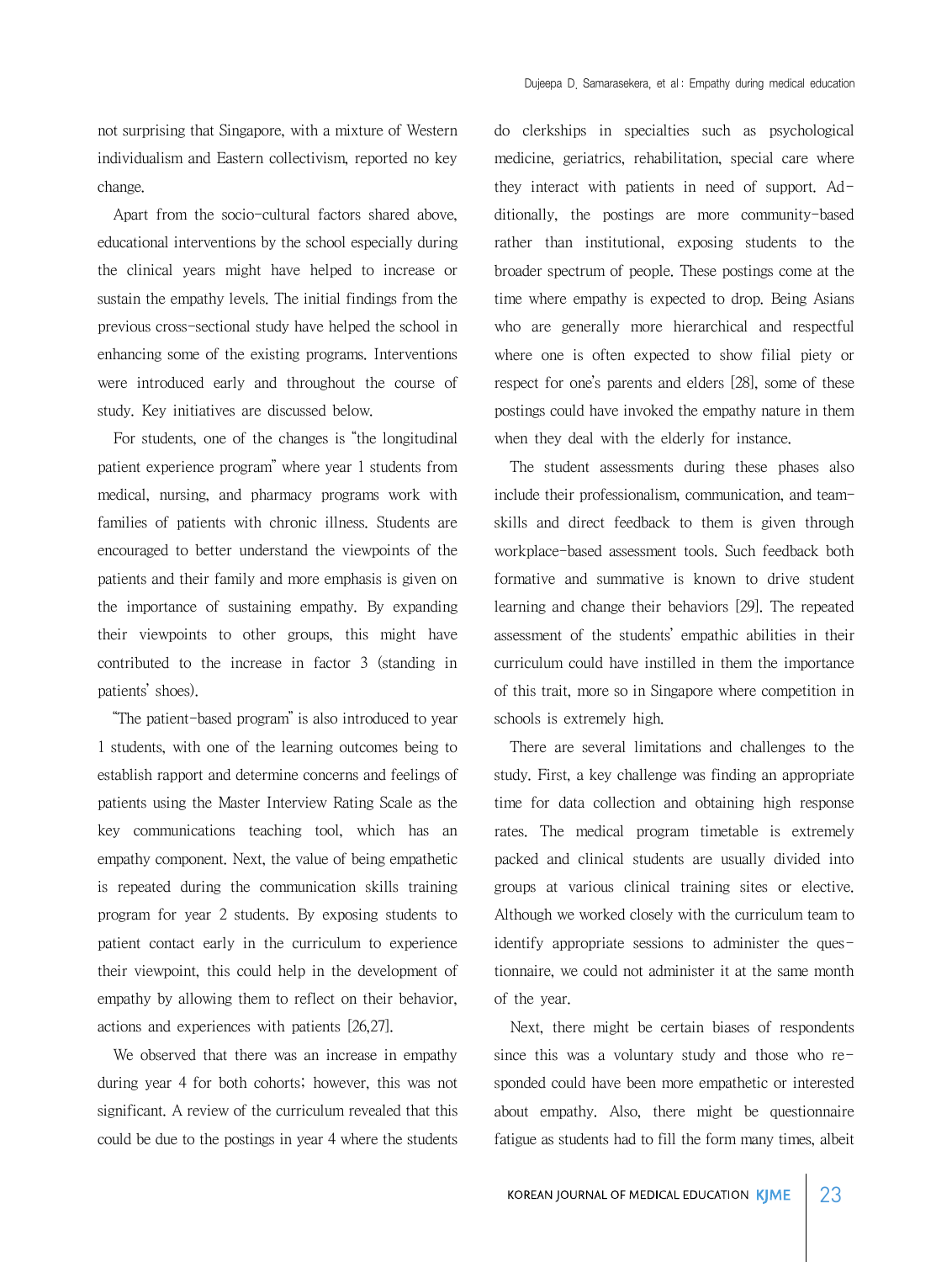over a regular interval. The research team tried to alleviate this by getting the medical students who helped with the project to encourage their peers to participate. For tracking, the findings may not be representative of the entire cohort as the sample size was too small. The gender difference observed in cohort 1 could be due to the fact that there were much more females than males amongst the respondents.

Finally, we should note that socio-cultural factors may be subjective and differ from individual to individual even in the same country. Further studies such as qualitative interviews could be conducted to get more insights into the cultural factors from the students' perspective as well as how some of the educational interventions could have sustained their empathy.

In conclusion, the occupancy of a middle ground in relation to the Western and Eastern countries is not surprising when viewed from socio-historic and sociocultural perspectives as discussed above. Schools can consider planning interventions aligned with the cultural values, as culture can shape an individual's empathy level, especially when the interventions are appropriate and timely. While these findings are only based on one medical school, we hope that it allows a deeper understanding on how socio-cultural factors may play a part in shaping empathy.

#### ORCID:

Dujeepa D. Samarasekera: https://orcid.org/0000-0002-6916-6741; Shuh Shing Lee: https://orcid.org/0000-0002-6760-1340; Su Ping Yeo: https://orcid.org/0000-0001-5623-0946; Gominda Ponnamperuma: https://orcid.org/0000-0003-0023-6550 Acknowledgements: We would like to express our gratitude to Dr Gerald Sng, Dr Joshua Tung, and Dr Daniel Tung for their involvement and contributions to this study when they were students at the school. We would also like to thank the Asia Pacific Medical Education Network (APME-Net) members for their inputs when this study was presented at the Niigata Meeting.

Funding: This study was supported by the Teaching Enhancement Grant from the Centre for Development of Teaching and Learning, National University of Singapore. Conflicts of interest: No potential conflict of interest relevant to this article was reported.

Author contributions: All the authors contributed to the following roles: conception or design of the work, data collection, data analysis and interpretation, drafting the article, critical revision of the article, and final approval of the version to be published.

## References

- 1. Mercer SW, Reynolds WJ. Empathy and quality of care. Br J Gen Pract. 2002;52(Suppl):S9-S12.
- 2. Stepien KA, Baernstein A. Educating for empathy: a review. J Gen Intern Med. 2006;21(5):524-530.
- 3. Kim SS, Kaplowitz S, Johnston MV. The effects of physician empathy on patient satisfaction and compliance. Eval Health Prof. 2004;27(3):237-251.
- 4. Chae SJ, Jeong SM, Chung YS. The mediating effect of calling on the relationship between medical school students' academic burnout and empathy. Korean J Med Educ. 2017;29(3):165-173.
- 5. Wang Q, Wang L, Shi M, et al. Empathy, burnout, life satisfaction, correlations and associated socio-demographic factors among Chinese undergraduate medical students: an exploratory cross-sectional study. BMC Med Educ. 2019;19(1):341.
- 6. Neumann M, Edelhäuser F, Tauschel D, et al. Empathy decline and its reasons: a systematic review of studies with medical students and residents. Acad Med. 2011;86(8):996-1009.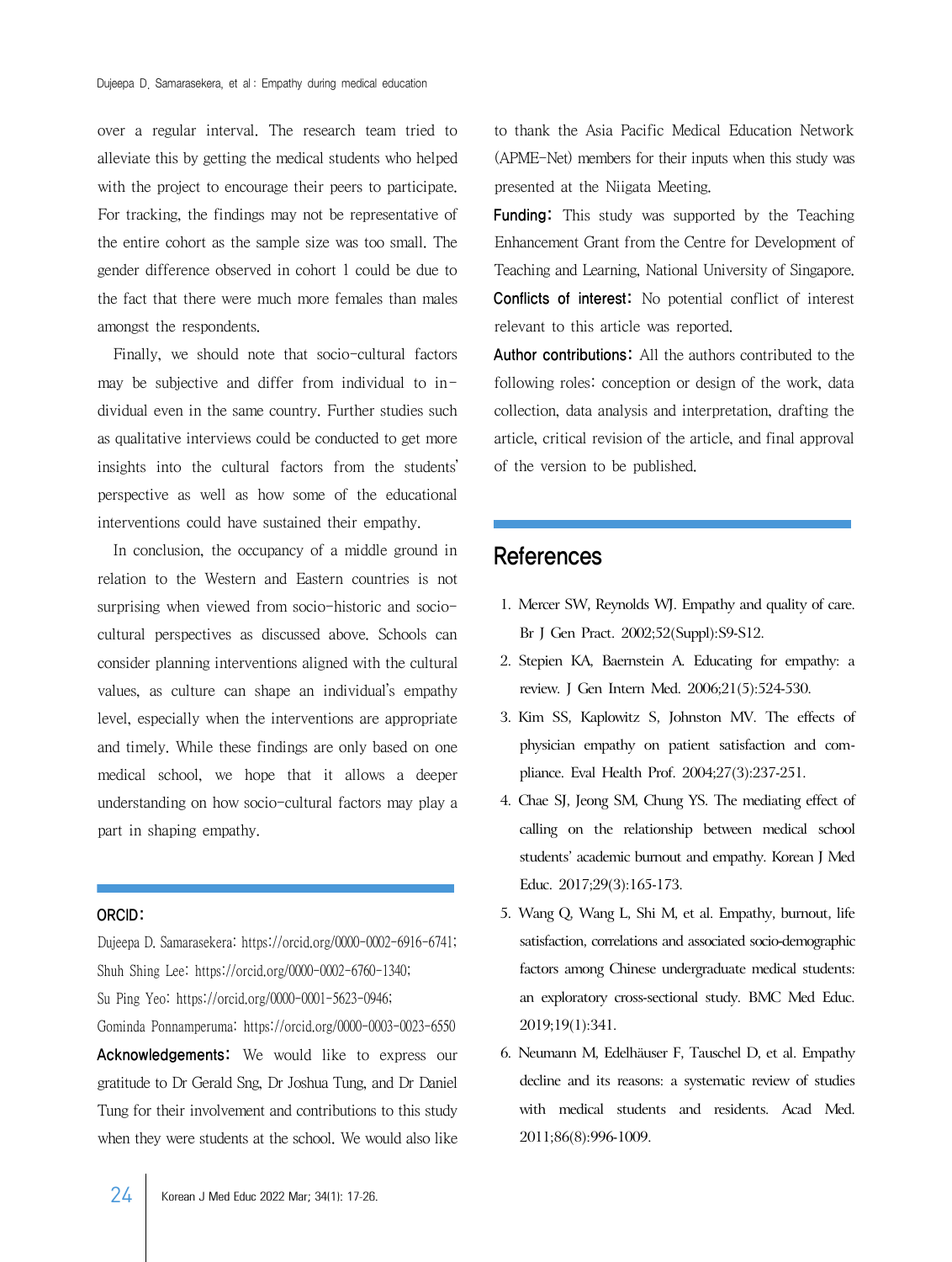- 7. Chen DC, Kirshenbaum DS, Yan J, Kirshenbaum E, Aseltine RH. Characterizing changes in student empathy throughout medical school. Med Teach. 2012;34(4): 305-311.
- 8. Kataoka HU, Koide N, Ochi K, Hojat M, Gonnella JS. Measurement of empathy among Japanese medical students: psychometrics and score differences by gender and level of medical education. Acad Med. 2009; 84(9):1192-1197.
- 9. Roh MS, Hahm BJ, Lee DH, Suh DH. Evaluation of empathy among Korean medical students: a crosssectional study using the Korean version of the Jefferson Scale of Physician Empathy. Teach Learn Med. 2010; 22(3):167-171.
- 10. Wen D, Ma X, Li H, Liu Z, Xian B, Liu Y. Empathy in Chinese medical students: psychometric characteristics and differences by gender and year of medical education. BMC Med Educ. 2013;13:130.
- 11. Hojat M, Vergare MJ, Maxwell K, et al. The devil is in the third year: a longitudinal study of erosion of empathy in medical school. Acad Med. 2009;84(9):1182-1191.
- 12. Hojat M, Vergare M, Isenberg G, Cohen M, Spandorfer J. Underlying construct of empathy, optimism, and burnout in medical students. Int J Med Educ. 2015;6: 12-16.
- 13. Zhang C, Hirschi A, Herrmann A, Wei J, Zhang J. Self-directed career attitude as predictor of career and life satisfaction in Chinese employees: calling as mediator and job insecurity as moderator. Career Dev Int. 2015; 20(7):703-716.
- 14. Hojat M, Mangione S, Nasca TJ, et al. An empirical study of decline in empathy in medical school. Med Educ. 2004;38(9):934-941.
- 15. Sng G, Tung J, Ping YS, et al. Complex and novel determinants of empathy change in medical students. Korean J Med Educ. 2016;28(1):67-78.
- 16. Hofstede G, Hofstede GJ, Minkov M. Cultures and

organizations: software of the mind. 3rd ed. New York, USA: McGraw-Hill; 2010.

- 17. Ponnamperuma G, Yeo SP, Samarasekera DD. Is empathy change in medical school geo-socioculturally influenced? Med Educ. 2019;53(7):655-665.
- 18. Ployhart RE, Vandenberg RJ. Longitudinal research: the theory, design, and analysis of change. J Manag. 2010; 36(1):94-120.
- 19. Hojat M, Mangione S, Nasca TJ, Cohen MJ, Gonnella JS, Erdmann JB, Veloski J, Magee M. The Jefferson Scale of Physician Empathy: development and preliminary psychometric data. Educ Psychol Measur. 2001;61(2): 349-365.
- 20. Pedersen R. Empirical research on empathy in medicine: a critical review. Patient Educ Couns. 2009;76(3):307- 322.
- 21. Hong M, Lee WH, Park JH, et al. Changes of empathy in medical college and medical school students: 1-year follow up study. BMC Med Educ. 2012;12:122.
- 22. Smith KE, Norman GJ, Decety J. The complexity of empathy during medical school training: evidence for positive changes. Med Educ. 2017;51(11):1146-1159.
- 23. Samarasekera DD, Ooi S, Yeo SP, Hooi SC. Medical education in Singapore. Med Teach. 2015;37(8):707- 713.
- 24. Akgün Ö, Akdeniz M, Kavukcu E, Avcı HH. Medical students' empathy level differences by medical year, gender, and specialty interest in Akdeniz University. J Med Educ Curric Dev. 2020;7:2382120520940658.
- 25. Cortina KS, Arel S, Smith-Darden JP. School belonging in different cultures: the effects of individualism and power distance. Front Educ. 2017;2:56.
- 26. Tavakol S, Dennick R, Tavakol M. Medical students' understanding of empathy: a phenomenological study. Med Educ. 2012;46(3):306-316.
- 27. Pohontsch NJ, Stark A, Ehrhardt M, Kötter T, Scherer M. Influences on students' empathy in medical edu-